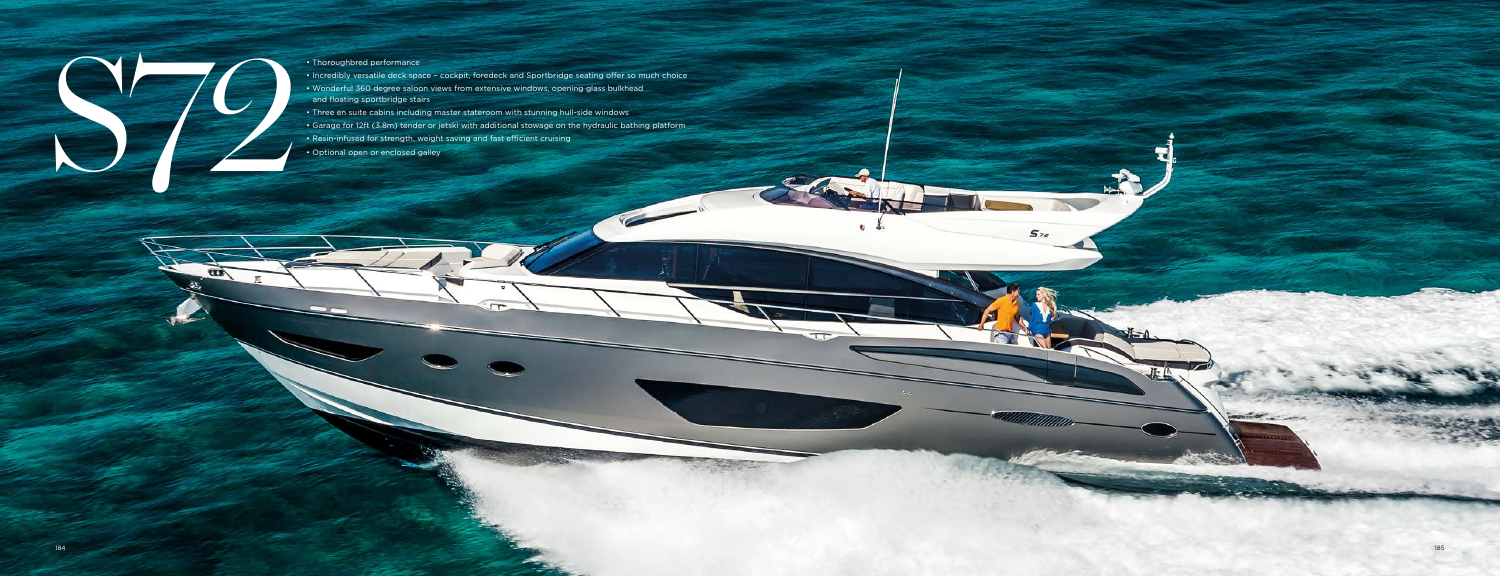A top speed of 38 knots, taut handling and surging power deliver a thrilling sense of acceleration and control. Space, inside and out, is remarkable. The glass and stainless-steel saloon doors and window slide away, doubling the size of your social area with the deck saloon and cockpit all on one level. Move up to the concealed Sportbridge, to find an incredible, deep-sided deck to enjoy the ride or simply the sun.

Open the sunroof and the entire saloon feels like it has become part of the deck. The cockpit, with its wraparound seating and wetbar, hydraulic bathing platform and tender garage combine to deliver the ultimate base for watersports.



The S72 Sportbridge – Incredible space. Unrivalled performance.

 $\frac{1}{2}$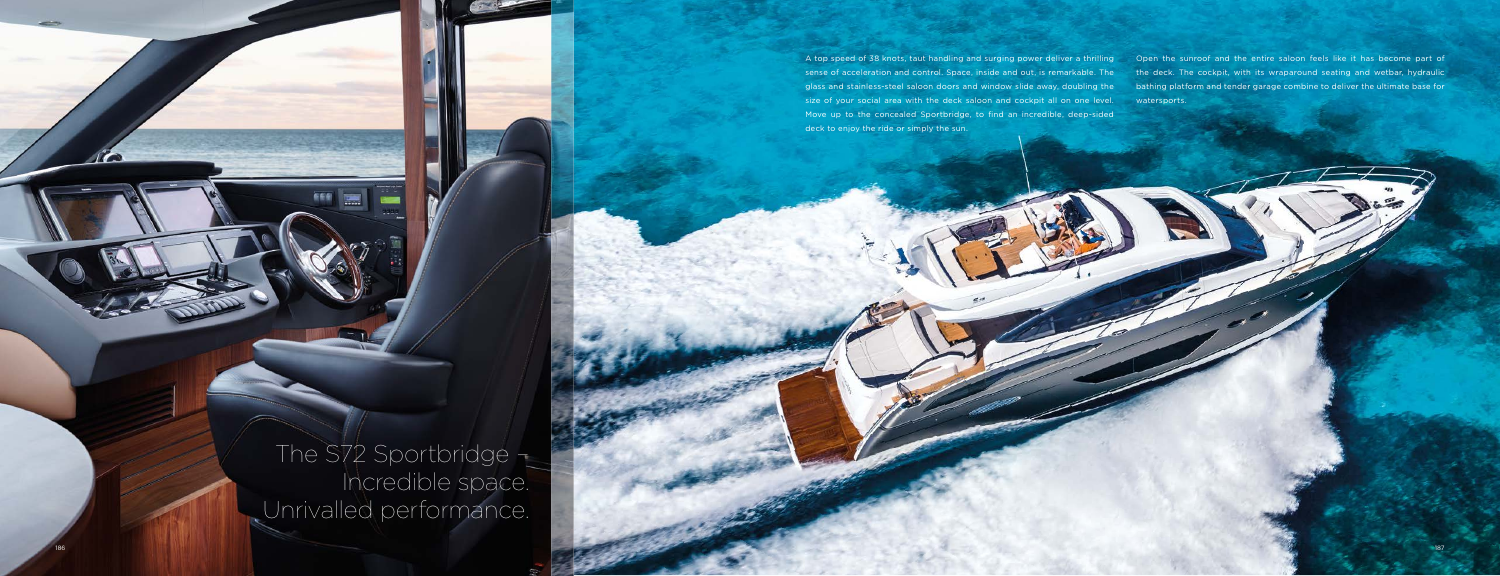